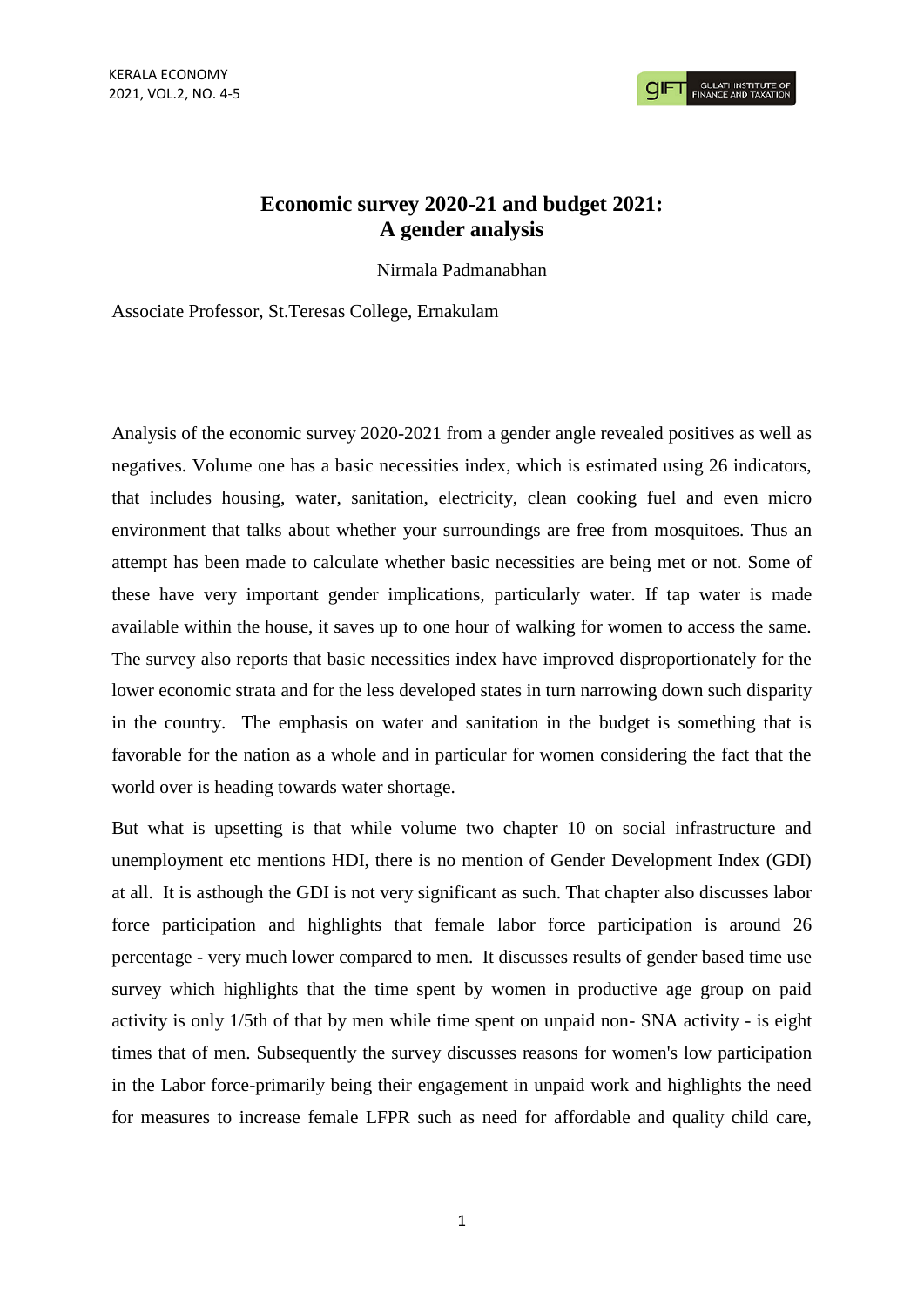KERALA ECONOMY

health, elderly care, family-friendly work environment etc. However, when you compare the provisions for women in the budget, they do not reflect such pre requisites needed for addressing the root cause of low female workforce participation. Thus there is an apparent discord between identified issues in the economic survey and provisions in the budget to address them.

Union budget since 2005 has included gender responsive budgeting statement with its two parts, Part A, and Part B. Part A includes those schemes which have hundred percent funds allotted for women while Part B includes those schemes where at least 30% allocation is for women. If you analyze the total resources in the GRB statement 2021- 22 as a percentage of total expenditure or total budget outlay, you will find a clear decrease as compared to our expectations that there will be an increase in allocation due to the very obvious fact that Covid pandemic has had lots of gender implications including increasing gender violence, child violence etc. The budget estimate for GRB in 2021-22 was 4.4% which is significantly lower than the revised estimates for 2020-21 i.e. 6.0% and is even lower than the actual of 2019-20 i.e., 4.6 %. Thus, total resources being earmarked for women is clearly on the decrease.

Another worry is that allocation for MGNREGS - the umbrella, which provided a lot of comfort to rural people during the pandemic- is much less this year. Apart from the absolute decline in the quantum what is also alarming is that share of women in MGNREGS has dropped to a lowest in the last five to six years i.e., around 53%. That means not only has the absolute size of the cake or the pie declined, the share of women in the pie has also declined. Anganwadi workers and ASHA workers who actually played a very important role during this pandemic time, are not included in new code of social security 2020. Amidst this depressing scenario on labor front, one positive aspect is that allotment to the national rural livelihood mission, which offers a lot of hope for women has been increased quite substantially in 2020-21.

If you analyze some of the welfare measures such as National Social Assistance Programme (NSAP) where 59 percentage of the beneficiaries are women and transgender people, you find the allocation has remained stagnant over the years. The widow pension is just Rs. 300 and old age pension is Rs. 200 to 500 which is very low compared to Kerala.

2